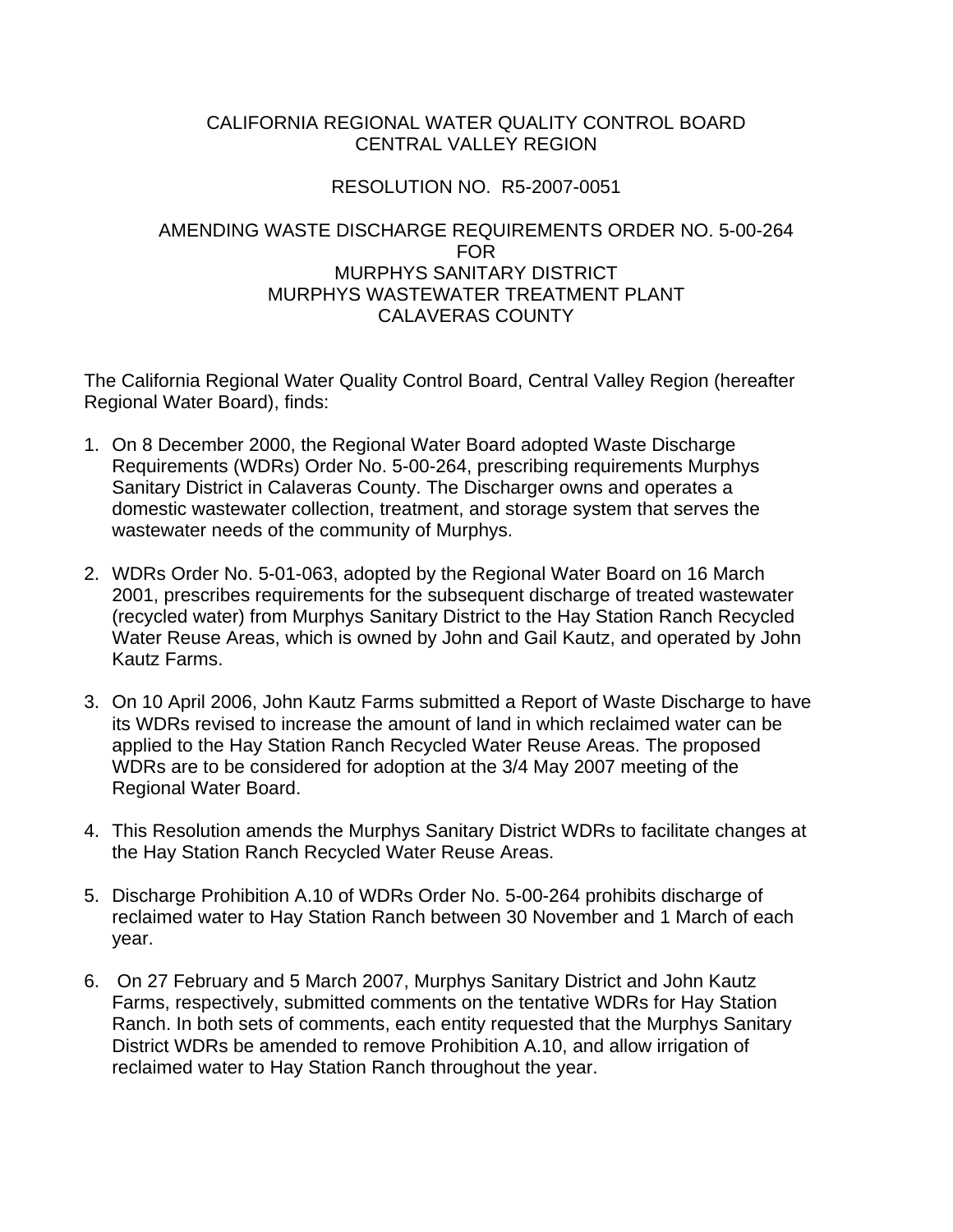- 7. The RWD for John Kautz Farms indicates that Hay Station Ranch has implemented new operational controls and procedures for applying recycled water to the reuse areas. The controls and procedures include installing berms and grading recycled water reuse areas to prevent any potential tailwater runoff from entering surface drainage courses and surface waters, and conducting daily inspections of the recycled water reuse areas. The WDRs for John Kautz Farms require daily inspections of the recycled water reuse areas when recycled water is being applied.
- 8. Discharge Specification B.2 of WDRs Order No. 5-00-264 allows a monthly average dry weather discharge of 350,000 gallons per day (gpd) to Hay Station Ranch.
- 9. In the comments submitted by Murphys Sanitary District and John Kautz Farms, each entity requested that Discharge Specification B.2 of the Murphys Sanitary District WDRs be amended to allow for a monthly average discharge of 450,000 gpd. John Kautz Farms submitted a hydraulic loading balance, which indicates that the proposed 120 acres of land used for land application of recycled water can adequately accept all of the wastewater without causing runoff.
- 10. The action to amend WDRs Order No. 5-00-264 is exempt from the provisions of Chapter 3 of the California Environmental Quality Act (CEQA) (Public Resources Code section 21000, et seq.). The action to amend WDRs for this existing facility is exempt from CEQA because it involves negligible or no expansion beyond the previous WDRs (14 California Code of Regulations (CCR) Section 15301) and it is an action taken by a regulatory agency to assure the protection of the environment, and the regulatory process involves procedures for protection of the environment (14 CCR Section 15308).
- 11. The Regional Water Board has notified the Discharger and interested agencies and persons of its intent to amend waste discharge requirements for this discharge and has provided them with an opportunity for a public hearing and an opportunity to submit their written views and recommendations.
- 12. The Regional Water Board, in a public meeting, heard, and considered all comments pertaining to the discharge.

**IT IS HEREBY ORDERED** that Order No. 5-00-264 is amended solely to remove Discharge Prohibition A.10 and change Discharge Specification B.2. Pursuant to Sections 13263 and 13267 of the California Water Code, Murphys Sanitary District, its agents, successors and assigns, in order to meet the provisions contained in Division 7 of the California Water Code and regulations adopted there under, shall comply with the amended Order No. 5-00-264 as follows: